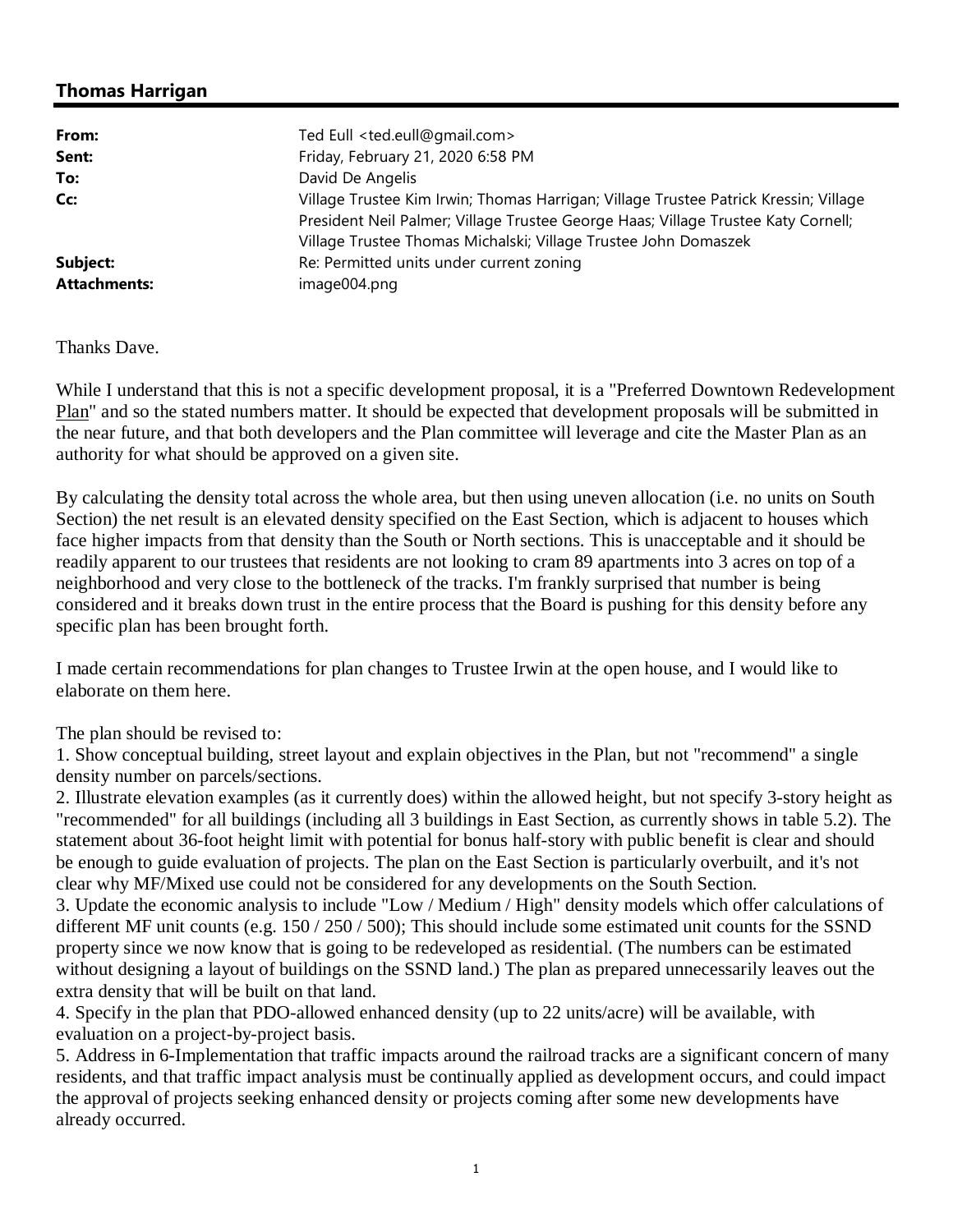6. Address in 6-Implementation that public services impacts (Police, Fire, School) are of significant concern of many residents, with same provisions as in #5 above.

7. Address the fact that many in the community have expressed preference that some developments include owner-occupied (condo) development, and that over time the village may approve a mix of types of development (MF rental, MF condo).

8. Address in 6-Implementation what purposes TIF will be considered for (public infrastructure, right-of-way, paths/plazas, etc.) and what it will not (environmental remediation that should be owner's expense), and some factors of what level of funding and decision factors will be considered.

I understand Trustee Kressin's position that developers do not want 2-story buildings, and will not build 2 stories. This does not mean the appropriate and acceptable height for every building should be 3 story; Some *should* be 1 story, or 2-to-3 stepped. Very good examples of recent successful retail development are the Collectivo Coffee on 68th street in Wauwatosa, and the Stone Creek Coffee at Glenview and Watertown Plank. While certainly some new 3-story buildings should be welcomed, that does not mean ALL new 3-story plans should be encouraged and approved (as is recommended in 5.1).

Most people I have spoken to would rather see slower and thoughtful incremental development, and I believe this was reflected in the survey responses you received, which also focused on improved retail over MF development. I understand that driving higher-density apartment buildings would mean larger projects and higher valuations (and tax revenue) from the business district, *but that is not the main objective of your constituency*. Preserving the character and livability of the village is a far higher priority in most residents' view than increasing the value of the commercial properties in the downtown corridor. I believe we can do both welcome thoughtful development proposals within reasonable density/height limits, and preserve the quaint village. But the plan as currently written is clearly more concerned with the promotion of development density, and I believe that does not match the voters' wishes.

Please consider these points as you evaluate whether to approve or further revise the plan. I would appreciate if you can post this message on the Correspondence page of this project on the Village web site.

Best Regards, Ted Eull

1610 Legion Drive

## On Mon, Feb 17, 2020 at 3:12 PM David De Angelis <ddeangelis@elmgrovewi.org> wrote:

Ted,

Please find attached a detailed explanation of the chart and how the numbers were derived. While the numbers used were base zoning and the other base zoning criteria were used the way those numbers were utilized were not on a strictly parcel by parcel basis. As you will also see SEH has proposed multiple ways to potentially explain and demonstrate the numbers. The Village Board will be reviewing this at their next committee of the whole meeting, which will be scheduled in the near future, and making the decision on how to move forward with information.

I hope this helps clarify the numbers and the chart for you.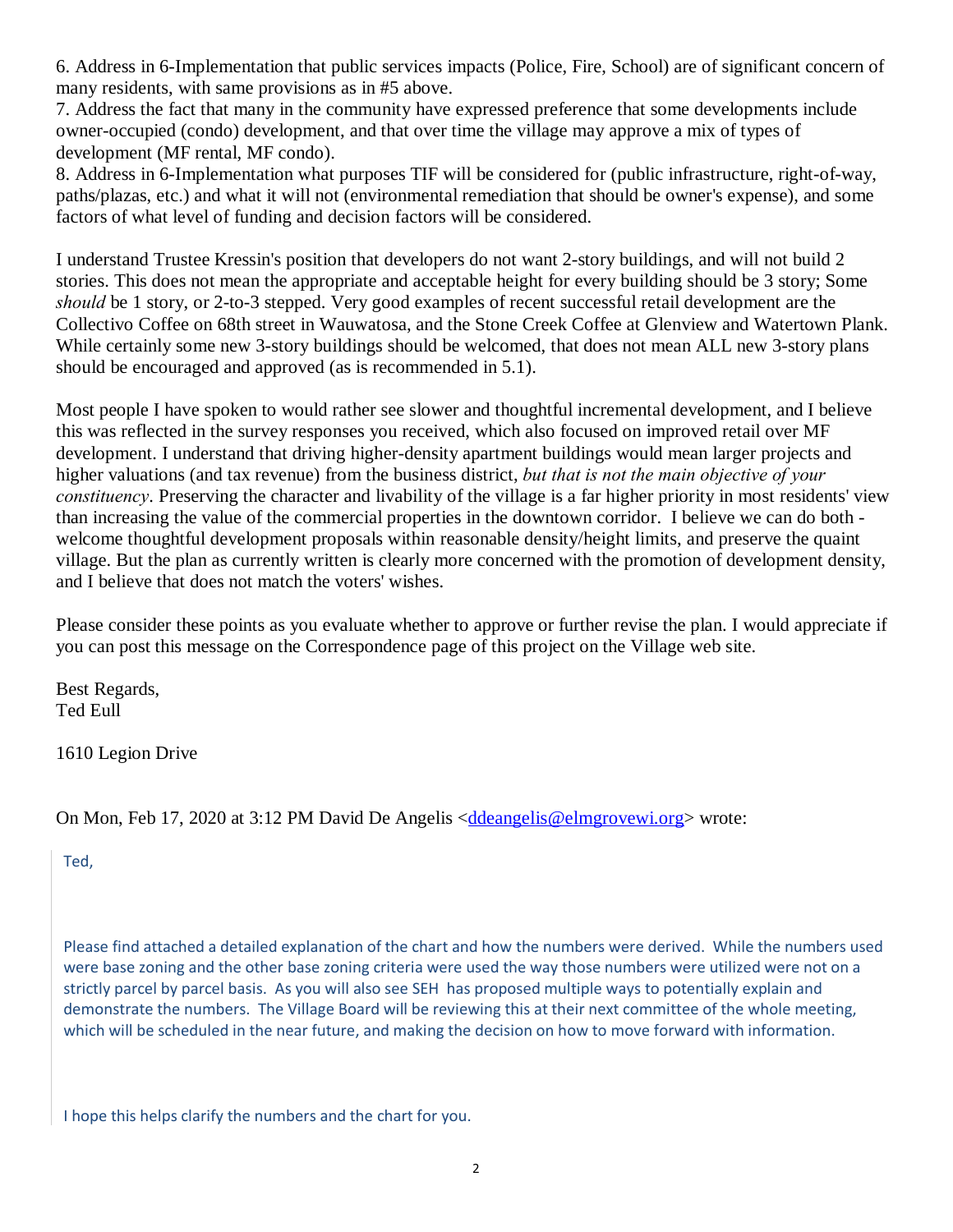| Sincerely, |
|------------|
|------------|

Dave

**From:** Ted Eull [mailto:ted.eull@gmail.com] **Sent:** Tuesday, February 11, 2020 7:36 PM **To:** David De Angelis <ddeangelis@elmgrovewi.org>; Village Trustee Kim Irwin <kirwin@elmgrovewi.org> **Cc:** Thomas Harrigan <tharrigan@elmgrovewi.org> **Subject:** Permitted units under current zoning

Dave,

Tonight at the open house when I was speaking with Trustee Irwin you stated that the unit numbers presented on page 76 of the draft plan were "permitted under existing zoning without a PDO." I believe your statement to be incorrect, but would appreciate clarification if I am misunderstanding the zoning.

Given that the **East Section** combination of properties shown in the plan (Ray's/Bigsby/cleaners/office) is a total of about 1.25 acres, and is currently zoned B-1 (12 units/acre) I do not understand how the number presented on page 76 of 22 units (N), 26 units (O) and 41 units (P), totaling 89 units, could possibly be allowed under current zoning without a PDO.

|                                |  | MULTI-FAMIL  | 11,000 |  |  |  |  | 1500 |    |
|--------------------------------|--|--------------|--------|--|--|--|--|------|----|
| 112<br>u<br>13                 |  | MIXED USE    | 19,800 |  |  |  |  | 1500 |    |
| ÷                              |  | MULTI-FAMILY | 20,500 |  |  |  |  | 1500 | 41 |
| Total Downtown Multi-I.<br>Dwe |  |              |        |  |  |  |  |      | 24 |

(I believe the other section building unit totals would also require enhanced density, but for simplicity am focusing on the East Section.)

I'd like you to clarify this information for myself and for Trustee Irwin since you stated so unequivocally that this was permitted currently without PDO.